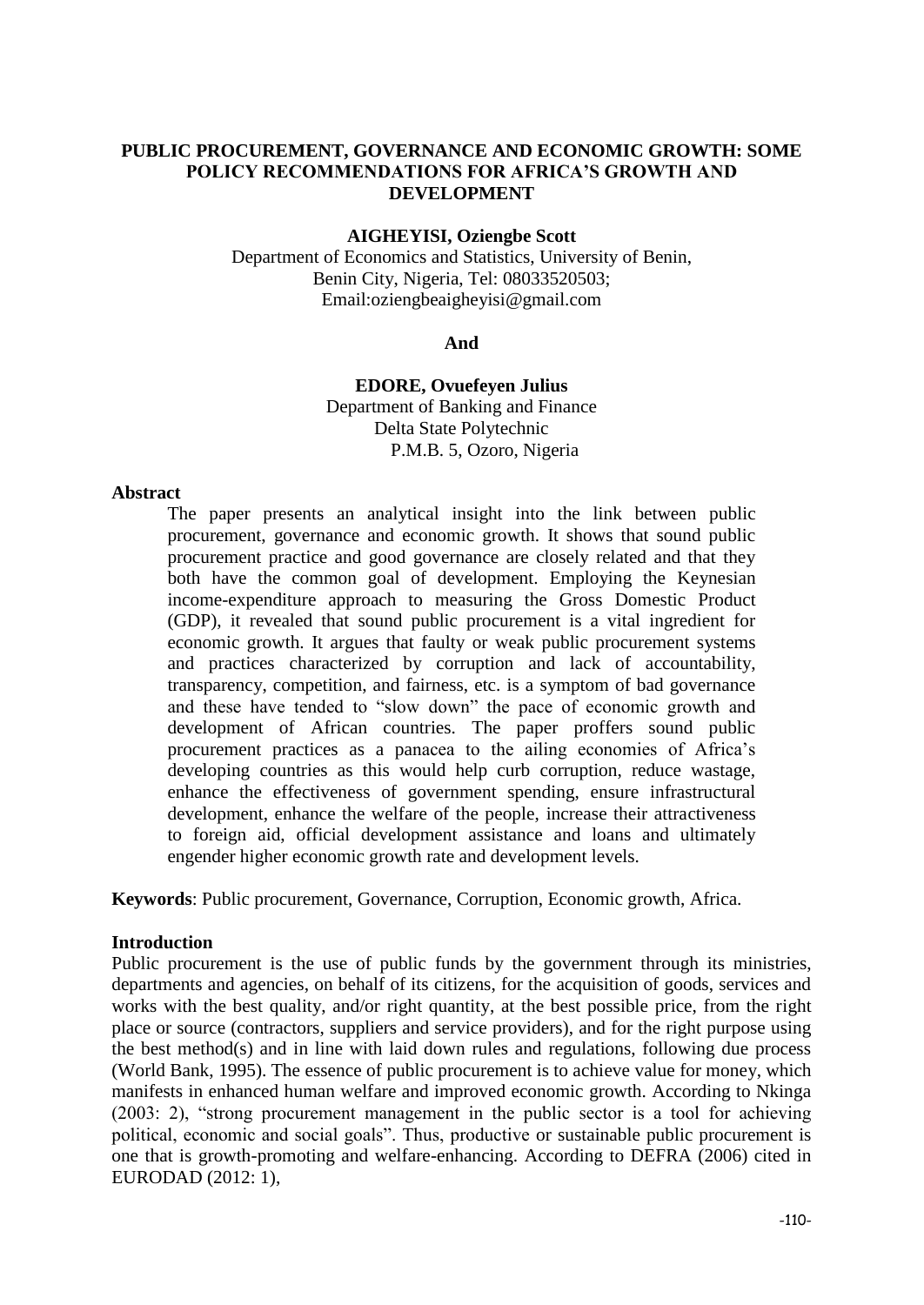Sustainable public procurement (SPP) is often defined as a process whereby organizations meet their needs for goods, works, services and utilities in a way that achieves value for money on a whole life basis in terms of generating benefits not only to the organization, but also to society and the economy, whilst minimizing damage to the environment. SPP takes developmental, social and environmental criteria into account and makes public procurement contribute to reaching internationally agreed development goals.

According to Mohan (n. d: 5), "sustainable procurement is about taking social and environmental factors, alongside financial factors, into consideration in making procurement decisions". This is expected to translate into sustainable human and economic development. If it does not translate into these, then it is unproductive and unsustainable. As a matter of fact, Angel Gurria, Secretary General of the Organization for Economic Cooperation and Development (OECD) sees public procurement "as a strategic policy lever to advance socioeconomic and environmental objectives". The United Nations sees sustainable or Green Public Procurement (GPP) as a precursor for sustainable development (UNEP, 2013).

Good public procurement practices, according to the IEG World Bank (2014), are a major determinant of the effectiveness of public expenditure, and governments all over the world typically spend  $5 - 20$  percent of their gross domestic product (GDP) on procurement of goods and services. According to European Network on Debt and Development, EURODAD (2012), public procurement accounts for at least 15 percent of global GDP, and it is the largest share of government spending besides wages. Public procurement accounts for an average of 15% of GDP in OECD countries and 25-30% of GDP in developing and emerging market economies (Roos, 2012). In 2011 it accounted for 12% of GDP in the United States and 17% in the EU. (Moerenhout and Roe, 2012).

The African Development Bank (2009) has noted that public procurement accounts for as much as 70% of government budgets across Africa. Over the past decades, government spending in most countries in the continent (including Nigeria) has been rising, but the continent has remained the poorest in the world. This suggests that public procurement in the continent has been largely unproductive, as it has failed to facilitate economic growth and to enhance human development, due mainly to prevalence of corruption, as procurement has been identified to be the key channel through which public officials embezzle public funds by conniving with contractors and service providers to inflate contract costs in government establishments (ministries, department, agencies and parastatals) (Mahmood, 2010; Ameyaw and Mensah, 2013; Kalubanga, Kakwezi and Kayiise, 2013). According to the World Bank,

> the greatest amount of financial corruption resides in national procurement systems, and generally, as much as 20-60 percent of public spending on procurement is lost due to leakages and malpractices in developing countries [\(http://goprs.unodc.org/goprs/en/nigeriaprofile.html\)](http://goprs.unodc.org/goprs/en/nigeriaprofile.html).

Thus the Bank identified corruption as the single, greatest obstacle to economic and social development (Blackburn, Bose and Haque, 2004). Nigeria's Finance Minister lamented that over US\$400 billion is lost annually worldwide due to sharp practices in public procurement (Premium Times, 2014). Corruption undermines value for money in public procurement. The 2014 Transparency International Corruption Perception Index reveals that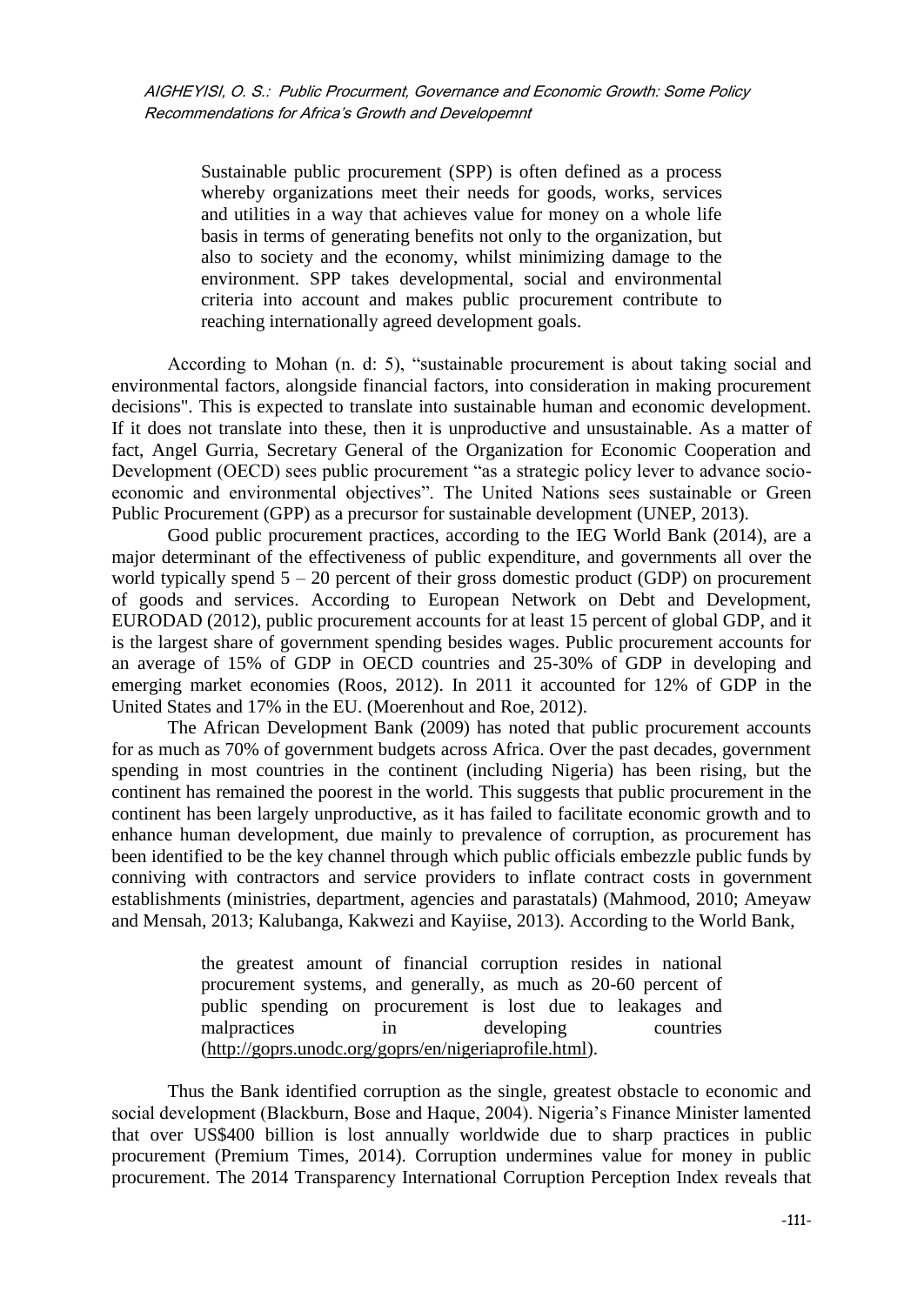most of the highly corrupt countries are underdeveloped and developing countries and majority of them are in Africa. Other consequences of failed procurement systems are abandoned projects, high cost of goods and services as in some public establishment where services have been commercialized. These have tended to impoverish the people, deny them access to public welfare services and infrastructure, and kept countries in the region poor.

The failure of public procurement system in Africa has been attributed to several factors including weak commitment to fighting corruption, ineffective implementation of the reformed procurement system, lack of transparency in the award of government contract, lack of accountability on the part of government (federal, state and local) in the use of public funds, etc. Though several countries are working assiduously to ensure effective procurement practices, the effort appears to be yielding minimal results.

The objective of this paper is two-fold: To examine the theoretical link between public procurement, governance and economic growth and, to shed some light on how public procurement can be used as a policy tool for rapid development of the African continent.

#### **The World Bank and Public Procurement Practices in Clients' Countries**

The World Bank Group (reputed as the biggest donor worldwide), with the ambitious goals of *ending poverty within a generation and boosting shared prosperity*, is made up of 188 member countries and comprises five institutions namely the International Bank for Reconstruction and Development (IBRD), the International Development Association (IDA), the International Finance Corporation (IFC), Multilateral Investment Guarantee Agency (MIGA), and the International Centre for Settlement of Investment Disputes (ICSID). The IBRD lends to middle-income and credit worthy low-income countries, with the aim of reducing poverty in the countries, the IDA focusing exclusively on the World's poorest countries provide interest free loans (credits) and grants to the government of those countries is a major institution which provides development finance to its clients for development of infrastructure and other projects for enhanced welfare, or poverty reduction in clients' countries, the IFC focuses exclusively on the private sector, and helps developing countries achieve sustainable growth through investment finance, capital mobilization in international financial markets and provision of advisory services to businesses and government. MIGA was established to promote the flow of foreign direct investment (FDI) into developing countries to support economic growth, reduce poverty and improve people's lives by offering political risks insurance (guarantees) to investors and lenders. The ICSID provides international facilities for conciliation and arbitration of investment disputes (World Bank, 2014). Of these five institutions, the IBRD and the IDA are the two institutions through which the World Bank directly provides funds to its clients' countries particularly the middle income and the poor countries to aid economic growth and improve the welfare of their people.

The Bank has a procurement sector which has the responsibility of helping borrower countries improve their procurement systems. This is to ensure that the funds are used for their intended purposes, and that they effectively and efficiently support development (IEG World Bank, 2014). Sound public procurement practice in client countries is a prerequisite for accessing funds from the Bank. Hence, the ability of countries to access funding by the World Bank is determined by the soundness of their public procurement systems. The Bank assists its member countries in analyzing their procurement policies, organization and procedures using the instrumentality of the country Procurement Assessment Report (CPAR). The Bank believes that sound public procurement policies and practices are essential to good governance, which it defines as proper and sound development management (World Bank, 1992). Thus sound development management (or good governance) is strongly linked to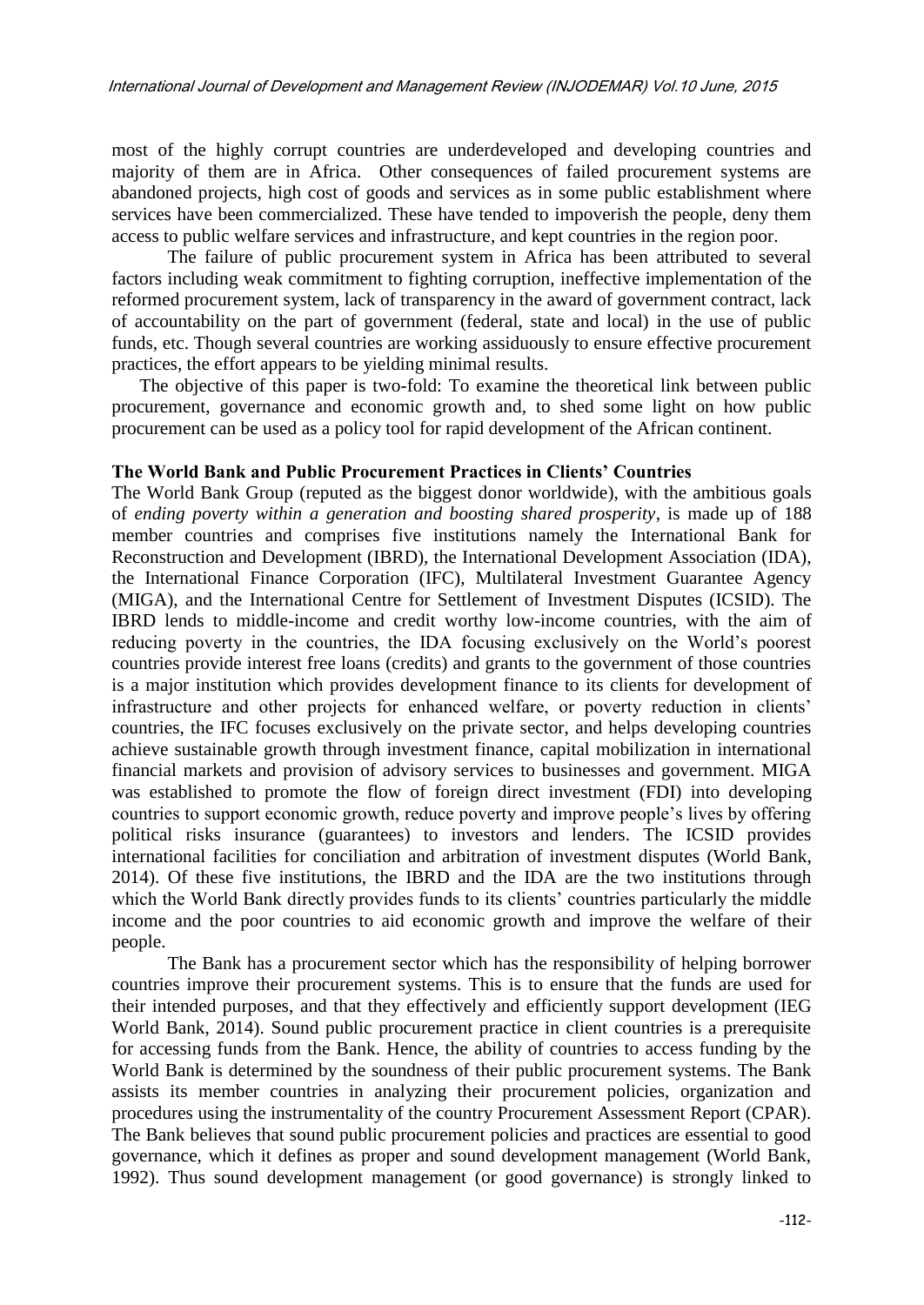sound public procurement policy and practices. This becomes clear when it is considered that the principles of good governance (transparency, accountability, strict adherence to the rule of law, efficiency, etc.) are also the driving and guiding principles of effective and efficient public procurement. Sound procurement policy and practices, and sustainable development are therefore, inseparable. In fact, the World Bank believes that procurement transcends just the purchase of goods, services and works, but that it also plays key role at effort to curtail corruption and improve good governance around the world (Stephens, 2013). According to the Simplified Version of Nigeria's Public Procurement Act 2007, Section A2, "good and accountable governance thrive when public procurement processes are governed by rules and effective institutions". Improved public procurement system is therefore envisaged to have beneficial effects on the economic conditions of any nation (Ezeh and Akanmu, 2013).

The Organization for Economic Cooperation and Development (OECD), the African Development Bank (AfDB) and the United Nations also have their rules on public procurement practice for their member countries. However, since the World Bank is the largest donor in the world, we shall not discuss these other institutions in this paper.

### **Public Procurement Regulations in Some African Countries Public Procurement Regulations in Nigeria**

Public procurement in Nigeria is regulated by the Public Procurement Act of 2007, the Public Procurement Regulations and other guidelines. Before the enactment of the PPA 2007, there was no adequate regulatory framework for public procurement in Nigeria and public procurement practices in the country were marred by much anomalies such as lack of procurement planning, absence of competitive bidding and lack of transparency in the award of government contract, lack of accountability, inflation of contract cost through connivance between procuring entities and suppliers, contractors and service providers, etc. These paved ways for corrupt practices so much so that the country was severally on top the list of the most corrupt countries in the World according to the Transparency International (T.I.)'s ranking (Aigheyisi and Obhiosa, 2013).

The regulatory authority of public procurement in Nigeria is the Bureau of Public Procurement established by the Section 3 of the Act. The BPP is the operating instrument of the National Council on Public Procurement also established by Section 1 of the PPA 2007. The functions of the Council as highlighted in Section 2 of the Act include to:

- (a) consider, approve and amend the monetary and prior review thresholds for the application of the provisions of this Act by procuring entities
- (b) consider and approve policies on public procurement;
- (c) approve the appointment of the Directors of the Bureau
- 
- $r$  r

eceive and consider, for approval, the audited accounts of the Bureau of Public Procurement ; and

- (e) approve changes in the procurement process to adapt to improvements in modern technology;
- (f) Give such other directives and perform such other functions as may be necessary to achieve the objectives of this Act.

# The objectives of the BPP include

(a) the harmonization of existing government policies and practices on public procurement and ensuring probity, accountability and transparency in the procurement process ;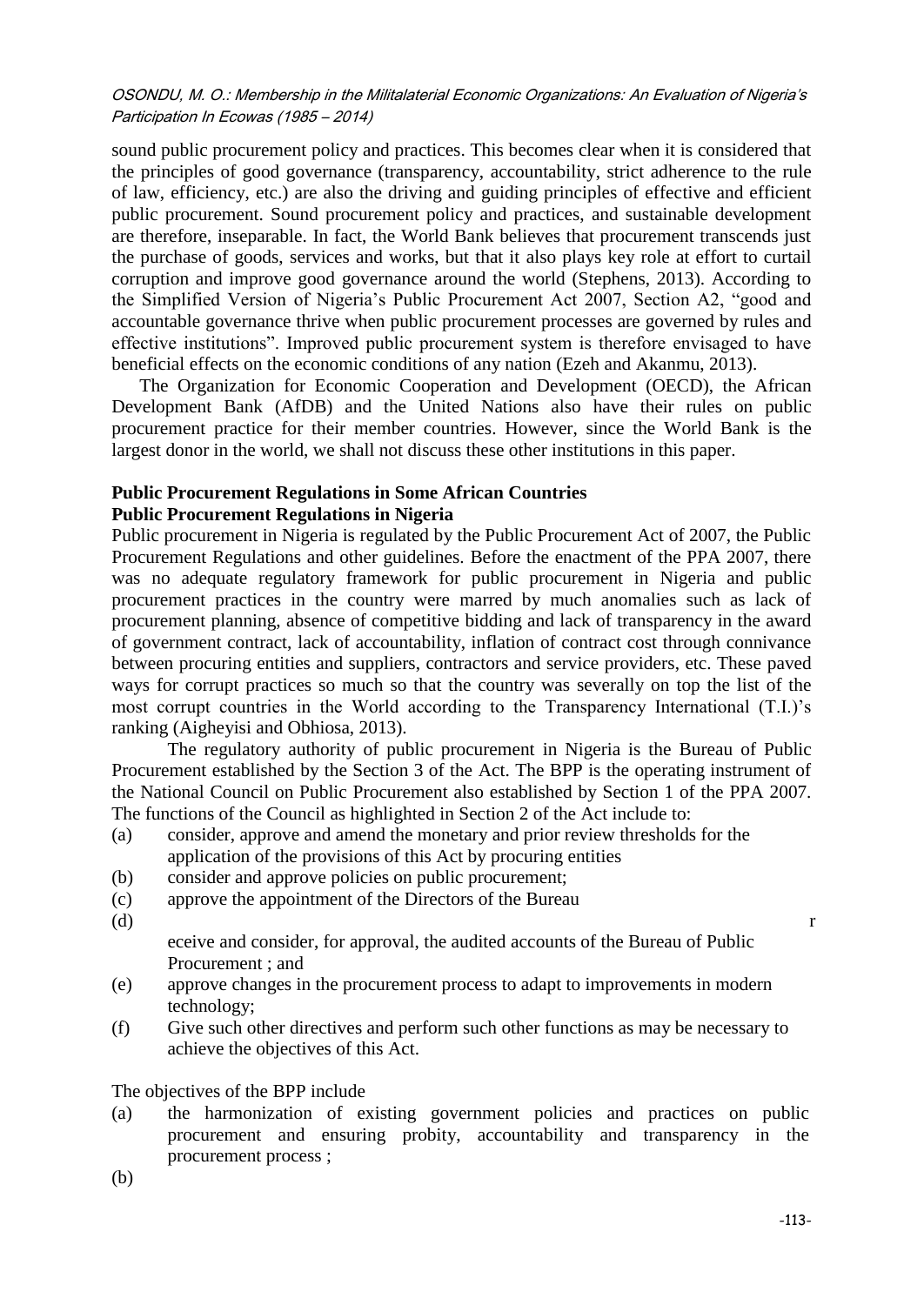- (c) the establishment of pricing standards and benchmarks;
- (d) ensuring the application of fair, competitive, transparent. value-for money standards and practices for the procurement and disposal of public assets and services ; and
- (e) the attainment of transparency, competitiveness, cost effectiveness and professionalism in the public sector procurement system (Section 4, PPA, 2007).

The functions and powers of the Bureau are contained in sections 5 and 6 respectively of the PPA 2007.

With the passage of the Act and establishment of the Bureau of Public Procurement (BPP) in 2009, corruption through public procurement has been reduced to some significant extent, though there is still much room for improvement, particularly at the state and local government levels as only 24 out of the 36 states' governments have enacted their own laws setting up their own regulatory authorities while a few of them actually take measures to implement them (Premium Times, 2014).

## **Public Procurement Regulations in Ghana**

Prior to the reforms of the public procurement system in Ghana, there was the absence of a comprehensive public procurement policy, lack of comprehensive legal framework or regime to safe guide the integrity of public procurement system, absence of a central body with the requisite capability, technical expertise and competence to develop a coherent public procurement policy. The reforms of the public procurement system in Ghana began in 1996 as an integral part of a wider Public Financial Management Reform Programme (PUFMAP). The objective of the exercise was to improve the overall management of public finance in the country (PPA, 2003).

The regulatory body of public procurement in Ghana is the Public Procurement Authority, also referred to as the Public Procurement Board established by the Public Procurement Act 2003, Act 663. The objective of the Board according to the Public Procurement Act (2003) is to "harmonize the processes of public procurement in the public service to secure a judicious, economic and efficient use of state resources in public procurement and ensure that public procurement is carried out in a fair, transparent and nondiscriminatory manner". Part 1, Section 3 of the Act highlights the functions of the Board to include:

- (a) make proposals for the formulation of policies on procurement;
- (b) ensure policy implementation and human resource development for the public procurement process;
- (c) develop draft rules, instructions, other regulatory documentation on public procurement and formats for public procurement documentation;
- (d) monitor and supervise public procurement and ensure compliance with statutory requirements;
- (e) have the right to obtain information concerning public procurement from contracting authorities;
- (f) establish and implement an information system relating to public procurement;
- (g) publish a monthly Public Procurement Bulletin which shall contain information germane to public procurement, including proposed procurement notices, notices of invitation to tender and contract award information;
- (h) assess the operations of the public procurement processes and submit proposals for improvement of the processes;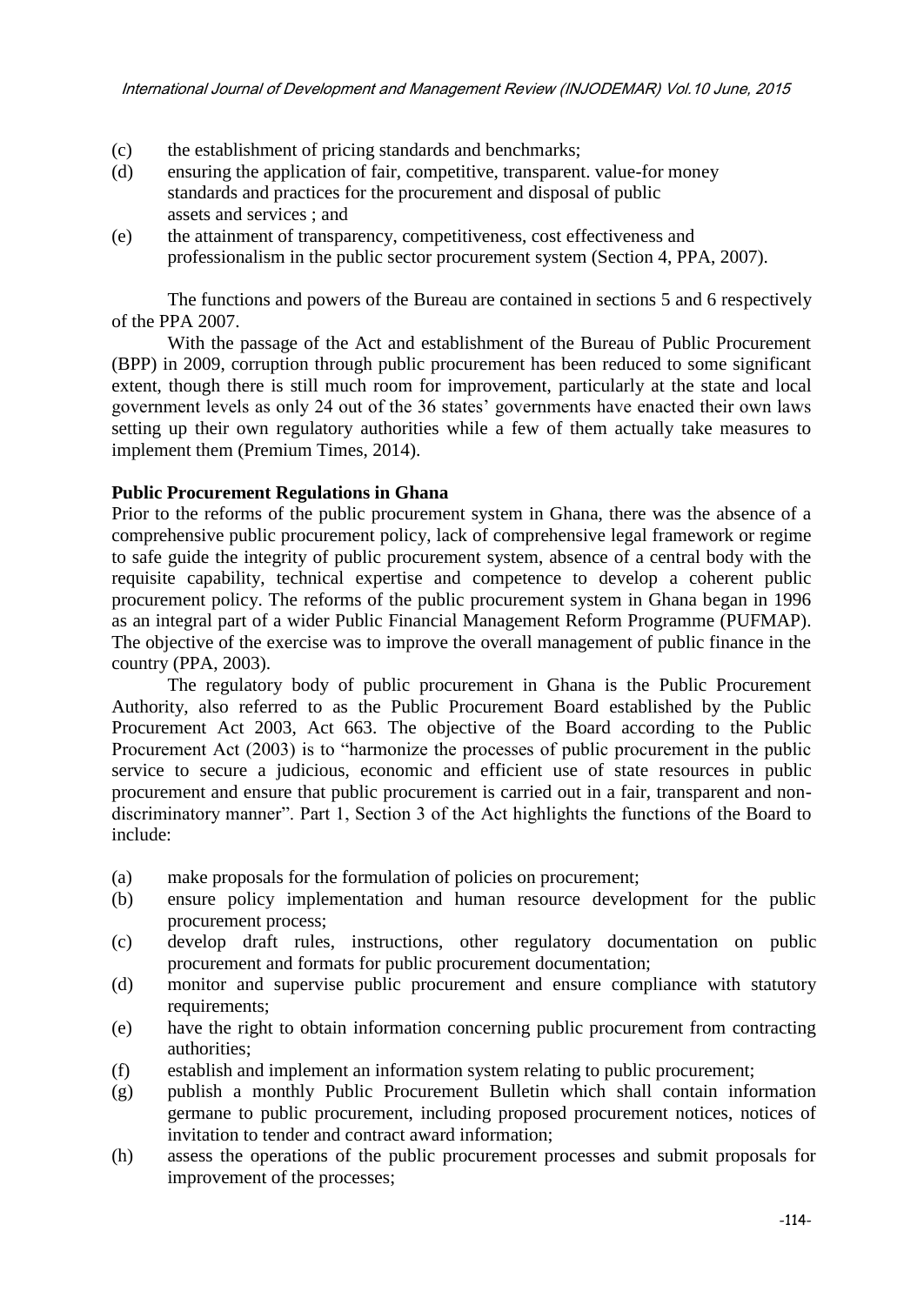- (i) present annual reports to the Minister on the public procurement processes;
- (j) facilitate the training of public officials involved in public procurement at various levels;
- (k) develop, promote and support training and professional development of persons engaged in public procurement, and ensure adherence by the trained persons to ethical standards;
- (l) advise government on issues relating to public procurement;
- (m) organize and participate in the administrative review procedures in Part VII of this Act;
- (n) plan and coordinate technical assistance in the field of public procurement;
- (o) maintain a register of procurement entities and members of and secretaries to tender committees of public procurement entities; etc.

Sarfoh and Baah-Mintah (2013) have shown that the Act has brought about fairness, competition, efficiency, effectiveness in the award of government contracts. The researchers also show that there has been transparency in the award of contracts since the passing of the Act.

# **Public Procurement Regulations in the United Republic of Tanzania**

Prior to the reforms in the public procurement system in the United Republic of Tanzania, an estimated 20% of government expenditure on procurement in the country was lost through corruption. In consideration of this, and upon the realization of the importance of public procurement to the economic development of the country, the government embarked on a reform of the country's public procurement system (World Bank, 2003). Public procurement reforms in Tanzania started in 1992 with a review of the entire procurement system by an external procurement agent. As at the time, procurement was highly centralized, with the Central Tenders Board adjudicating almost every tender except those of four ministries – Defense, Education Health and Works – which had separate procurement regulations (OECD/DAC-World Bank, 2003). The reforms led to the enactment of the Public Procurement Act of 2001.

Public Procurement in Tanzania is regulated by the Public Procurement Act No. 7 of 2011, which repealed the erstwhile Public Procurement Act of 2001. The regulatory body of public procurement in the country is the Public Procurement Regulatory Authority (PPRA) set up under section 5 of the Act. In addition to the regulatory functions, The PPRA is charged with oversight powers and responsibilities on all public procurement activities carried out by all public bodies in mainland Tanzania. The objectives of the PPRA are

> to ensure the application of fair, competitive, transparent, nondiscriminatory and value for money procurement standards and practices; set standards for the public procurement systems in the United Republic of Tanzania; monitor compliance of procuring entities; and build, in collaboration with Public Procurement Policy Division and other relevant professional bodies, procurement capacity in the United Republic (PPRA, 2015).

The functios of the PPRA are highlighted under section 9 of the Public Procurement Act No. 7 of 2011. They include:

a) Advise government, local government authorities and statutory bodies on procurement principles and practices;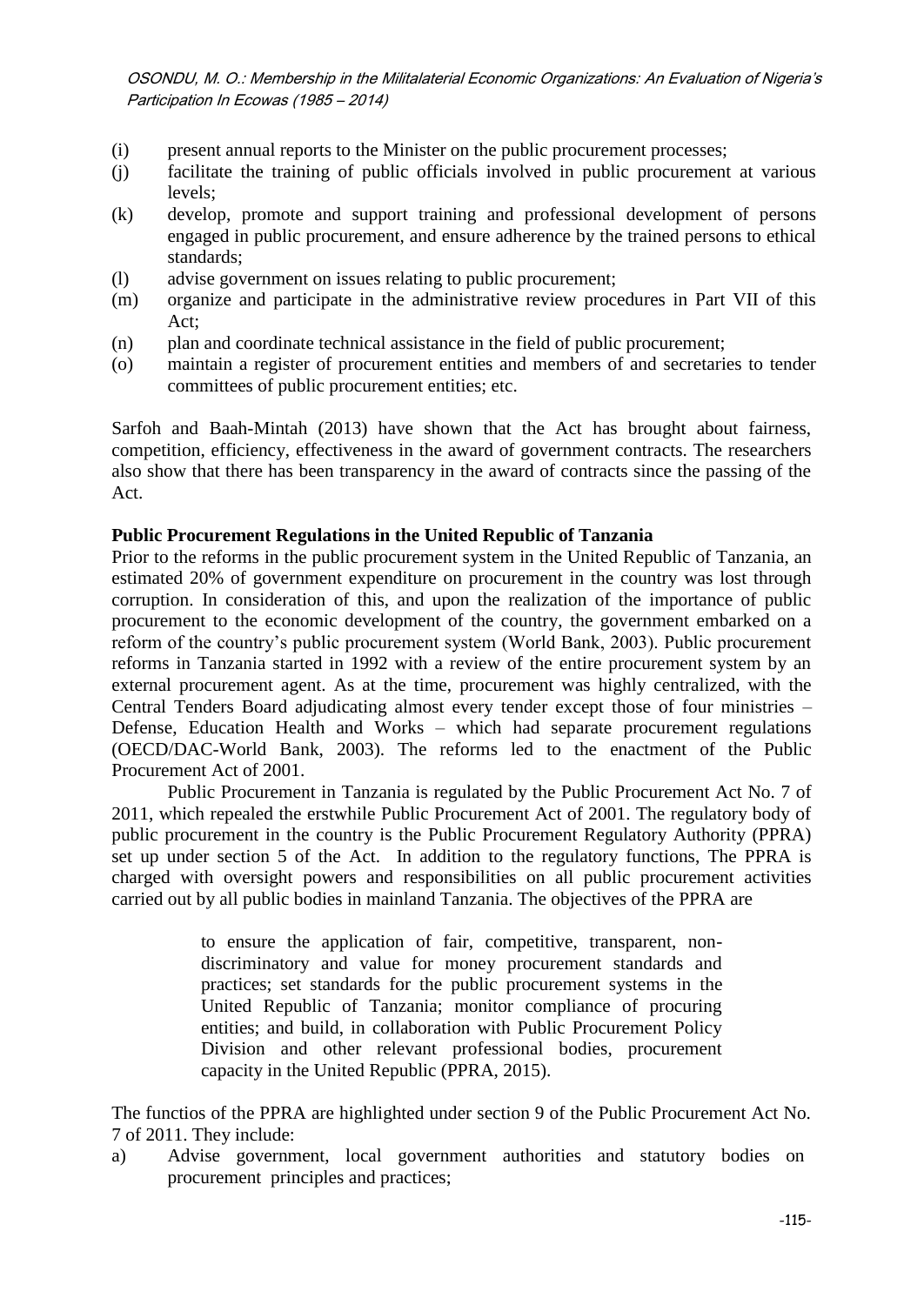- b) Monitor and report on the performance of the public procurement systems in the United Republic of Tanzania and advise on desirable changes;
- c) Prepare, update and issue authorized versions of the standardized tendering documents, procedural forms and any other attendant documents to procuring entities;
- d) Ensure, in collaboration with relevant professional bodies, that any deviation from the use of the standardized tendering documents, procedural forms and any other attendant documents is effected only after prior written approval of the Authority;
- e) Issue guidelines under this Act;
- f) Organize and maintain a system for the publication of data on public procurement opportunities, awards and any other information of public interest as may be determined by the Authority;
- g) onduct periodic inspections of the records and proceedings of the procuring entities to ensure full and correct application of this Act, etc.

A study by Huka, Mchopa and Kimambo (2014) reveals that the reforms brought about improvement in procurement procedures through enhancing transparency, accountability and competitiveness, though procurement practitioners still face the challenges of limited accountability, unethical purchasing practices among some employees, failure to get specifications from user departments on time, etc.

#### **Public Procurement Regulations in Kenya**

Kenya's public procurement system has undergone significant development. In the 1960s it was a system with no regulations. Then in the 1970s-1980s it was regulated by the Treasury Circulars. Reforms in the country's public procurement system began in 2003. The reforms were aimed at addressing inefficiencies in the use of public resources, weaknesses of government institutions and corruption. The reform measures included the enactment of Public Officers Ethics Act of 2003, Anti-corruption and Economic Crimes Act of 2003, the Financial Management Act of 2004, Public Procurement and Disposal Act of 2005 and the Procurement Regulations of 2006 (TETRA TECH, 2007). The regulatory body of public procurement in the country is the Public Procurement Oversight Authority (PPOA) established under Section 8 of the PPDA, 2005. The PPOA was set up on  $1<sup>st</sup>$  January 2007. The functions of the PPOA include (PPOA, 2007):

- 1. Ensuring that procurement procedures established under the Act are complied with;
- 2. Monitoring the procurement system and reporting on its overall functioning
- 3. Initiating public procurement policy
- 4. Assisting in the implementation and operation of the public procurement system by preparing and distributing manuals and standard tender documents, providing advice and assistance to procuring entities, and develop, promote and support training and professional development of staff involved in procurement (PPOA, 2015).

Though the reforms brought about some improvement in the public procurement system, some challenges still remain as public procurement activities in parts of the country is still adversely affected by "lack of direction, poor coordination, lack of open competition and transparency, differing levels of corruption, and most importantly, not having a cadre of trained and qualified procurement specialists" (Kiama, 2014: 176).

#### **Public Procurement Regulations in Uganda**

Public procurement reforms in Uganda began in 1997. The Task Force on Public Procurement Reforms was set up in May 1998, by the then Minister of Finance. The reforms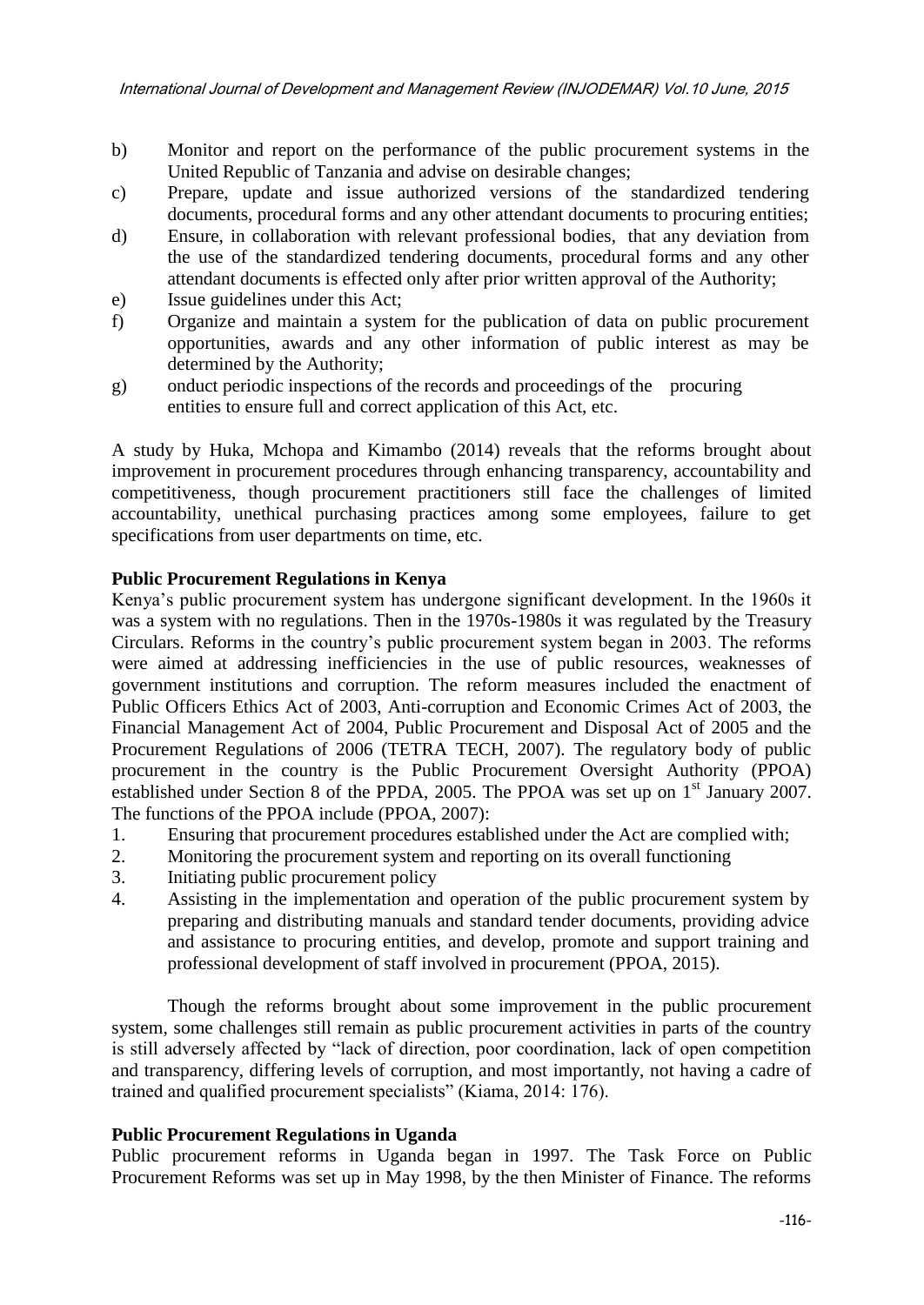were embarked upon as a result of the failure of the existing procurement system to cope with expansion in government procurement and to deliver value for money. The objectives of the public procurement reforms in Uganda include (1) "to promote economy and efficiency in procurement (2) to ensure public procurement is conducted in a fair, transparent and nondiscriminatory manner to obtain value for money (3) to contribute towards the creation of a sound business climate in Uganda" (Tumutegyereize, 2013). The report of the Task Force was published in January 1999. One of its principal recommendations was the replacement of the Public Finance (Tender Board) Regulations of 1997 with a legal framework that would "decentralize responsibility to each procuring entity". This gained the support of the World Bank which undertook a comprehensive study of the development needs of the procurement system leading to the publication of the Country's Procurement Assessment Report in 2001, later revised in 2004 (Agaba and Shipman, 2007). The Public Procurement and Disposal of Public Asset Act was passed into law in 2003.

Public procurement in Uganda is guided by the Regulations and the Public Procurement and Disposal of Public Asset Act 1 of 2003 (Amended March 3, 2014), The Act set up the Public Procurement and Disposal of Public Asset Authority (PPDPA) to act as the regulator. According to Agaba and Shipman (2007:379), "The Act requires all public procurements and disposals to be conducted in accordance with the principles of transparency, accountability and fairness and in a manner that maximizes competition and achieves value for money". The roles of the PPDA as spelt out in the Act are:

- 1. Ensure the application of fair, competitive, transparent non-discriminatory and value for money procurement and disposal standards and practices
- 2. Harmonize the procurement and disposal policy systems and practices of Central Government, Local Governments and Statutory bodies
- 3. Set standards for the public procurement and disposal systems in Uganda
- 4. Monitor compliance of procuring and disposing entities
- 5. Build procurement and disposal capacity in Uganda (PPDA, 2015)

The PPDA has made some achievements in enhancing professional procurement particularly in the areas of audit and investigation, capacity building, compliance checks, etc, though it is still faced with some challenges such as professionalism challenges (inappropriate procurement practices, malpractices and unethical standards, etc), capacity challenges (large number of procuring entities to oversee, inadequate funds to finance budgeted activities), institutional challenges, efficiency challenges, etc. (Tumutegyereize, 2013).

### **Public Procurement, Governance and Economic Growth and Development: The Link**

According to Keynesian economics, government spending (capital and recurrent) is an important ingredient of economic growth and development. The Ram's (1986) growth accounting model also shows that government expenditure favourably affects economic growth. The Keynesian income-expenditure approach to measuring the Gross Domestic Product (GDP) shows that the GDP which is an indicator of the size of the economy is measured as:

$$
Y = C + I + G + (X \text{-} M)
$$

Where  $Y = Gross$  Domestic Product  $C =$  Private Consumption  $G = Government$  Expenditure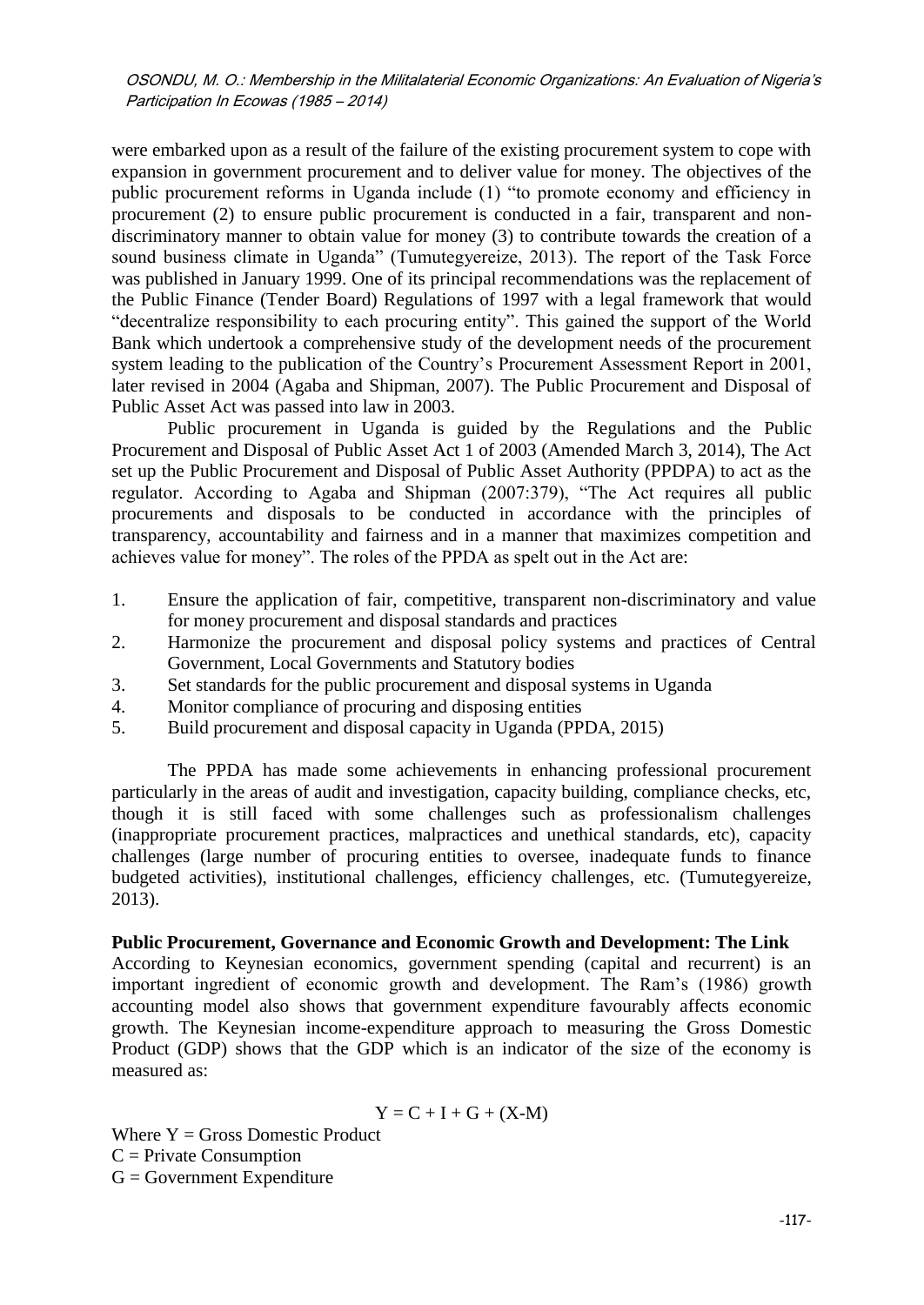$(X-M) = Net Expand$  $X =$ Export  $M =$ Import

This indicates *inter alia* that government expenditure (G) is a component of national income (though the major component is private consumption  $(C)$ ), and invariably, a key determinant of economic growth. Its role in the growth and development of every economy cannot be overstated. Considering that public procurement constitutes a significant percentage of government spending particularly in Africa, it goes without doubt that public procurement favourably affects economic growth (at least in theory). In fact, public procurement has been defined as an untapped potential for sustainable economic development (Moerenhout and Roy, 2012). Economic development results if public procurement is productive. If it is not productive, the potential may not be realized.

The quality of public procurement practices in a country is determined by the quality of governance there in. Governance is a key determining factor of the productiveness or sustainability of public procurement. Governance has been defined as the manner in which power is exercised in the management of a country's resources for development (World Bank, 1992). This is to say the goal of governance is development, and actualizing this goal requires proper, judicious and rational management of the resources and affairs of a nation (Aigheyisi and Obhiosa, 2012). A key resource utilized by the government for the actualization of its goal is financial resource which is used to procure goods, works and services to enhance the welfare of the citizenry and accelerate the rate of growth and development of the economy. As a matter of fact, a whole lot other resources are acquired and/or maintained by financial resource.

Governance literature identifies two types of governance, namely good governance and bad governance. According to the World Bank (1992), good governance means proper and sound development management, and Kofi Anan, the former United Nations Secretary General sees good governance as the single most important factor in eradicating poverty and promoting development (UNDP, 1997). Thus good governance entails, amongst others, proper procurement practices characterized by accountability, transparency, efficiency, adherence to rule of law particularly in award of government contract, etc. The hallmarks of proficient public procurement, according to Nigeria's Bureau of Public Procurement (BPP) are economy, efficiency, transparency, reliability, fairness and accountability and ethical standard (BPP, 2011). The General Procurement Guidelines of South Africa identifies ethics and fair dealing, accountability and reporting and equity amongst others (such as value for money and open and effective competition) as the pillars of procurement. According to the guidelines, if any of these 'pillars' is broken, the entire procurement system is bound to fail (Government of South Africa, n.d.). Considering that hallmarks/pillars of public procurement are coincidentally, features/characteristics of good governance, it will therefore not be out of place to assert that good governance and sound procurement practices are closely related, and both have the common goal of economic development.

Bad governance, according to Ogundiya (2010), is the absence or opposite of good governance. Where bad governance prevails, poor procurement practice gives birth to corruption epitomized in inflation of contract cost (through connivance between procuring entities and contractors, suppliers and service providers), embezzlement, bribery, etc. is inevitable. Poor procurement practice paves way for high level corruption, which makes impoverishment inevitable. What becomes clear here is that poor procurement practice is a symptom of bad governance. The outcome of bad governance and poor public procurement practice is low level of development.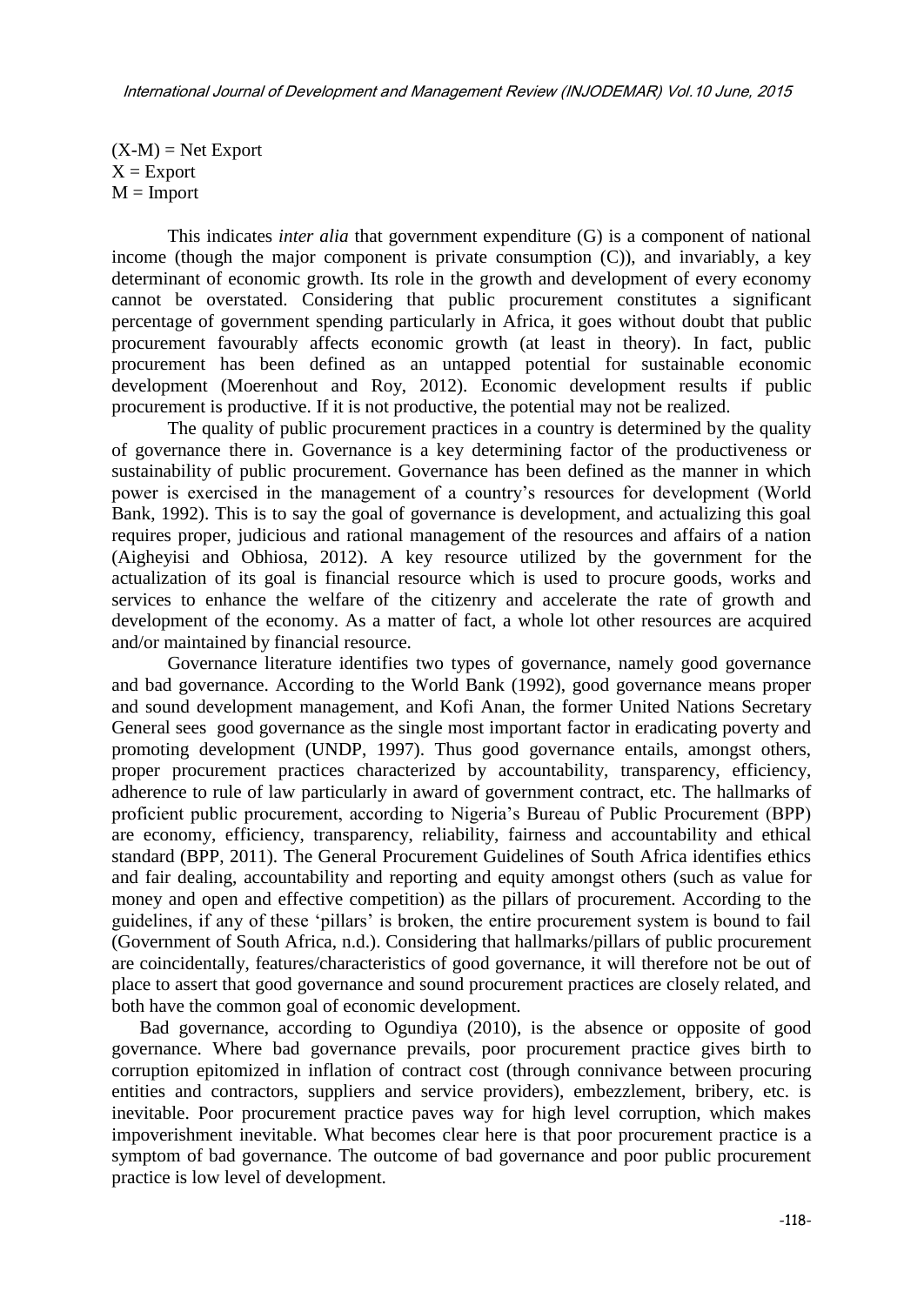### **Brief Survey of the Literature**

The literature on the effect of public procurement on economic growth is quite lean, compared to the literature on the effect of government or public expenditure on economic growth. However, several works on the direct and indirect effect of public procurement on economic growth and development do exist, all with the consensus that effective and efficient public procurement is key to sustainable economic growth and development. Hence, economic development goals are a function of procurement (Nijaki and Worrel, 2012).

The role of public procurement in the promotion of innovation has attracted the attention of researchers, policy makers and other public procurement stakeholders in recent times (Uyarra and Flanagan, 2009; Stern, et al, 2011). Neves (*n.d.)* observes that the public sector has the potential to positively influence innovation and sustainable development through procurement, thus engendering enhancement of economic growth and increase in productivity and effectiveness of public services. One way to achieve this is substantial investment in Research and Development (R&D) which is often considered the bedrock of sustainable development.

Considering the crucial roles of small and medium scale enterprises (SMEs) particularly new and small firms in economic development of every nation (e.g. in the creation of employment, etc), and in consideration of the notion that public procurement is one of the critical areas of SMEs according to the United Nations Industrial Development Organization (UNIDO), Kaspar and Puddephatt  $(2012: 3)$  advocates that "one way the government can assist the SMEs in achieving their full potential is through their public procurement system". They however observe that the entrance of SMEs into the public procurement market is hindered by factors such as corruption, red tape, lack of transparency in tendering, etc. In Nigeria, SMEs and other new firms wishing to do business with the government as contractors are advised to act as sub-contractors to the bigger well established firms which have been in long-standing business relationship with government to garner some experience so as to prepare themselves for larger projects.

EURODAD (2012) sees public procurement as a section of the economy directly under public control which can be employed as a policy tool for achieving development goals in both developed and developing countries if wisely used. Implied in this statement is that if it is not "wisely used", it could engender development challenges in a country. Thus, public procurement could rightly be described as a double edged sword. The development challenges faced by many developing countries could be attributed to the misuse and abuse of public procurement as economic policy tool.

Ameyaw, Mensah and Osei-Tutu (2012) employ multiple research approaches (including review of literature, interviews and administration of questionnaires) to investigate the factors militating against the implementation of Ghana's Public Procurement Law 2003 (Act 663) in several of the country's regions. The study identifies low capacity of procurement professions, low interactions between procuring entities and the Public Procurement Authority, manipulated competition, non-compliance with the provisions of the law, contract splitting, and low financial capacity of the suppliers as some of the major factors adversely affecting the implementation of the Public Procurement Law.

Jibrin, Ejura and Augustine (2014) investigate the challenges to the compliance and implementation of Nigeria's Public Procurement law. The investigation identifies lack of open competition and transparency, inadequate competent procurement personnel and corruption, amongst others as factors impeding compliance and implementation of public procurement law and regulations in the country.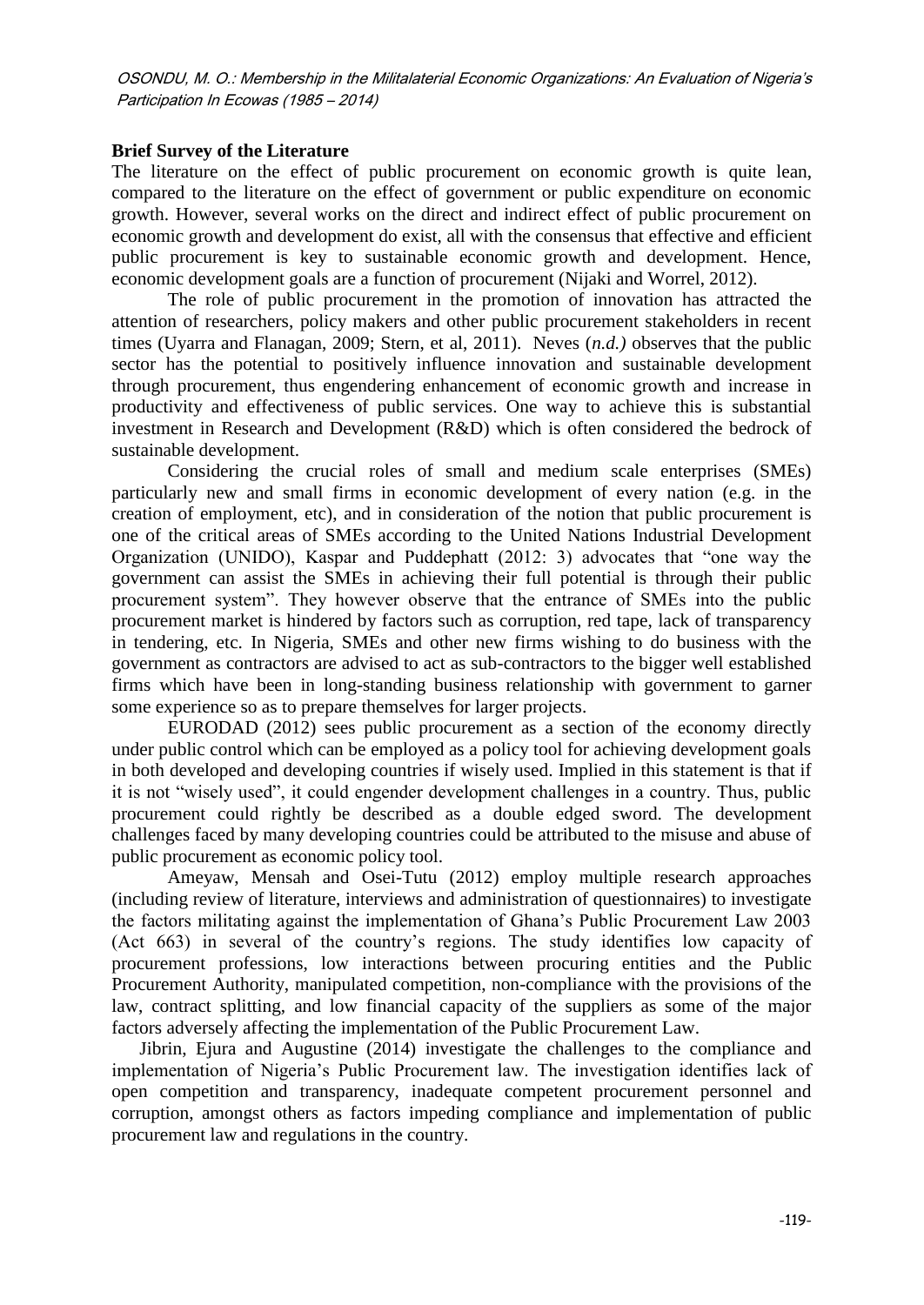## **Towards Effective Public Procurement Practice in Africa: The Way Forward**

In the light of the foregoing discussions, it is hardly contentious that the slow pace of development of many developing countries particularly those in the continent of Africa, could be attributed partly to faulty public procurement practices. The continent remains the most corrupt and poorest in the world just as it also houses the largest number of poor people globally and characterized by wide income gaps. Faulty public procurement practices are used by corrupt political office holders as tools for embezzlement of public funds through collaborations with government contractors to inflate contract costs. The attendant consequences of this heinous act are widespread poverty, income inequality, infrastructure decay, high cost of living, etc., which have become the features of most countries in Africa. Thus faulty public procurement practices undermine Africa's growth prospect. It therefore will not be out of place to assert that one way African countries can get out of the rot in which they currently are, is to embrace sound public procurement practices. Sound public procurement practice is a potent panacea to the ailing economies of developing countries. It will help curb corruption, reduce wastage, enhance the effectiveness of government spending, ensure infrastructural development, enhance the welfare of the people, increase the attractiveness of a country to foreign aid and loans, and ultimately result in higher growth and development levels. In consideration of the benefits that sound public procurement practice holds for a nation's economy, what must African countries do to ensure sound or sustainable public procurement practices?

## **Conclusion**

The objective of this paper was to examine the link between public procurement, governance and economic growth and to shed some light on how public procurement can be used as a policy tool for rapid development of the African continent. Public procurement reforms and regulations in some African countries were discussed. The achievements of the reform efforts and challenges were also discussed. Using the Keynesian income-expenditure approach to measuring the Gross Domestic Product (GDP), the paper revealed that public procurement is a strong ingredient for economic growth. It argued that the slow pace of development of many African countries could be attributed partly to weak/faulty public procurement systems and practices and therefore recommended productive/sound public procurement system as a panacea to the ailing economies of Africa. Measures recommended to strengthen the public procurement systems in Africa include political will on the part of the government to ensure that budgeted sums are used for the intended purposes; strong commitment to fighting corruption; strict adherence to the legal framework regulating procurement practices; capacity building through training and retraining of procurement personnel of procuring entities, etc. The soundness or weakness of public procurement system therefore mirrors the quality of governance in the society. Sound public procurement system is a reflection of good governance, while weak public procurement system is a reflection of bad governance. Good governance, and sound public procurement system are therefore vital ingredient for sustainable growth and development of an economy.

# **Recommendations**

The following are the recommendations of this paper.

- i. Strong commitment and political will to ensure that budgeted sums for public procurement are used for their intended purposes;
- ii. Strong political will to fight corruption at all levels of government and at the Ministries Department and Agencies (MDAs);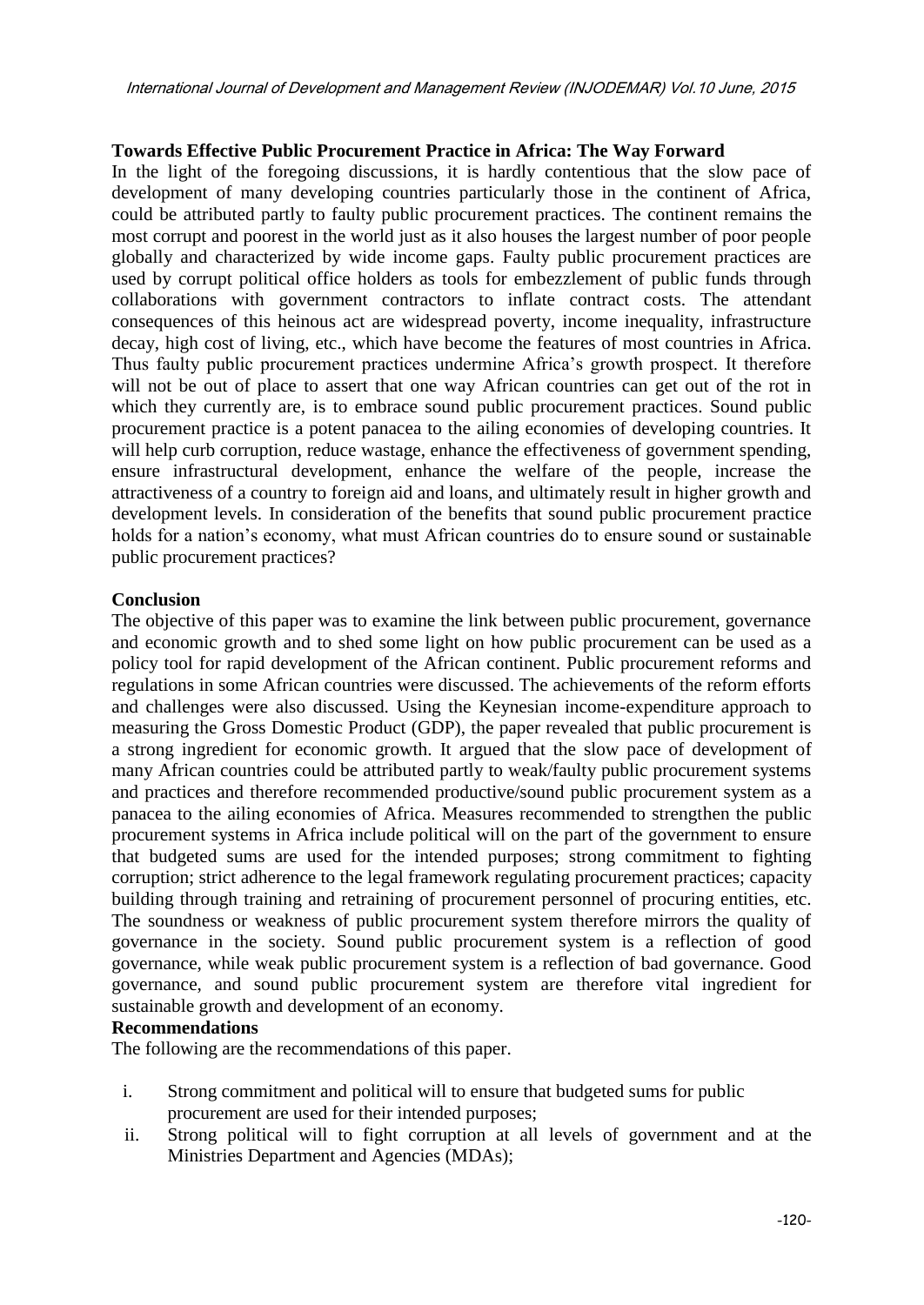- iii. Ensurigng that anyone who indulges in embezzlement or diversion of public funds is made to bear the full weight of the law irrespective of their positions in the political sphere. This requires inter alia, that anti- corruption/anti-graft agencies are well funded and allowed to function independently;
- iv. Ensuring that everyone involved in public procurement expenditure accounts for every dime spent;
- v. Ensuring transparency, competitiveness and fairness in the award of government contracts, mainly through open competitive bidding process, and if any other method is to be used, they must be reasonably justified. This will ensure that the best and most qualified contractors, service providers and suppliers are engaged in the procurement process. It will also ensure that the value for money objective of public procurement is achieved.
- vi. Strict adherence to the legal framework for regulation of public procurement;
- vii. Ensuring that all government agencies or institutions saddled with the responsibility of ensuring sound public procurement practices (such as the Bureau of Public Procurement in Nigeria, Public Procurement and Disposal of Public Asset Authority of Uganda, Public Procurement Oversight Authority of Kenya, Public Procurement Regulatory Authority of Tanzania, Public Procurement Authority of Ghana, etc.) are well funded and equipped to carry on their responsibilities;
- viii. Capacity building by way of training and retraining of procurement officers or personnel of procuring entities.

## **References**

African Development Bank (2009). *Concept Note*. Tunis: African Development Bank. Retrieved from [http://www.afdb.org/fileadmin/uploads/afdb/ Documents/Generic-](http://www.afdb.org/fileadmin/uploads/afdb/%20Documents/Generic-Documents/Concept%20note.pdf)[Documents/Concept%20note.pdf](http://www.afdb.org/fileadmin/uploads/afdb/%20Documents/Generic-Documents/Concept%20note.pdf) on 18 April 2014.

Agaba, E & Shipman N. (2007). Public Procurement Reform in Developing Countries: The

- Ugandan Experience. In G. Piga & K. V. Thai (Eds.), *Advancing Public procurement. Practices, Innovation and Knowledge-Sharing,* Boca Raton, FL: PrAcademics Press 373-391.
- Aigheyisi, S. O. and Obhiosa, B. O. (2012). Governance and Human Development: Empirical Evidence from Nigeria. *Journal of Research in National Development*, 10(3), 189- 196.
- Ameyaw, C., Mensah, S. and Osei-Tutu, E. (2012). Public Procurement in Ghana: The Implementation Challenges to the Public Procurement Law 2000 (Act 663).
- *International Journal of Construction Supply Chain Management,* 2(2), 55-65. Ameyaw, C. and Mensah, S. (2013). Curbing Corruption in the Public Procurent Process in Ghana. *Public Policy and Administration Research*, 3(5), 44-53
- Blackburn, K., Bose, N. and Haque, M.E. (2004). *Public Expenditures, Bureaucratic Corruption and Economic Development*. Center for Dynamic Macroeconomic Analysis, Castlelife School of Economics and Finance, University of St Andrews,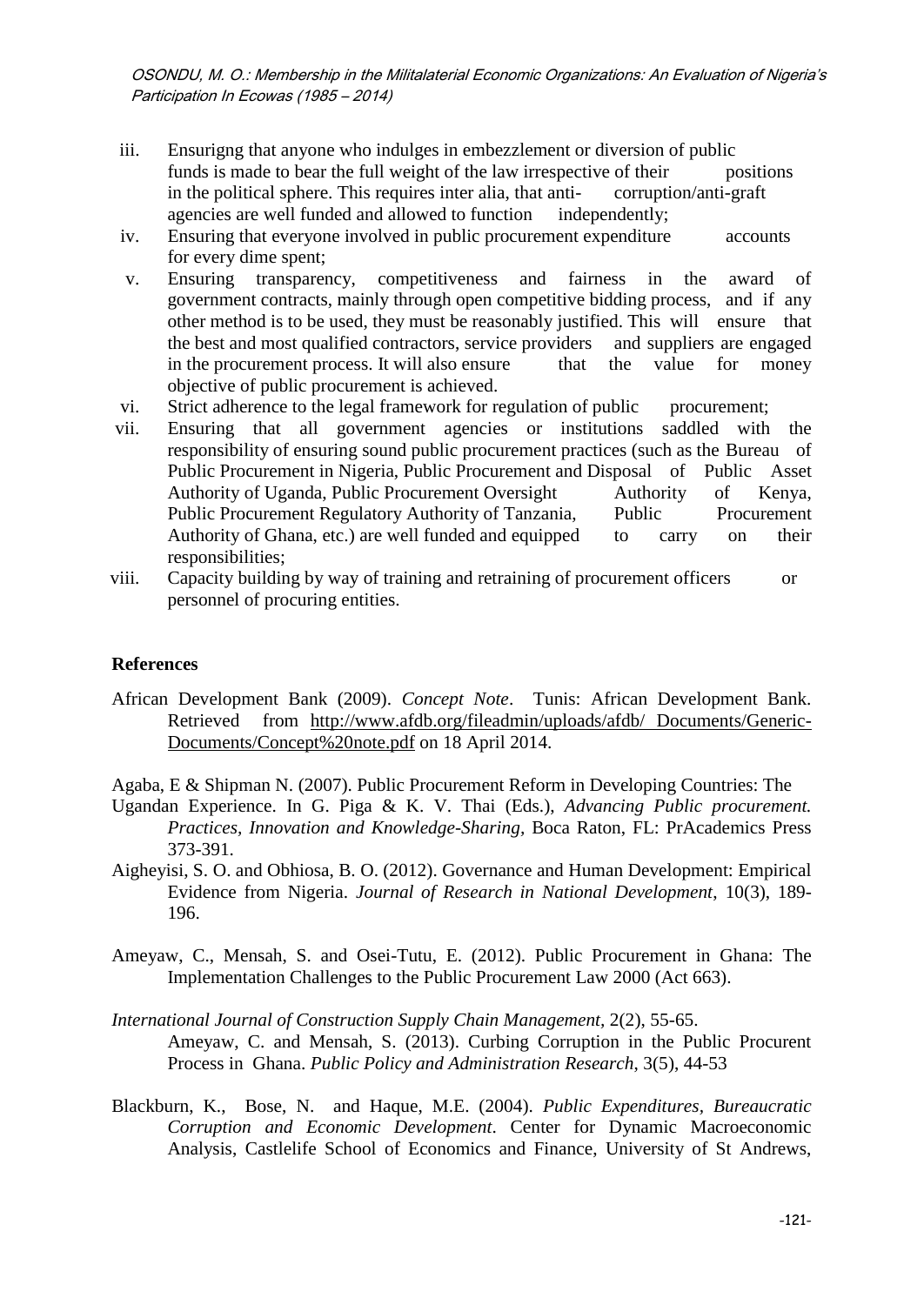Conference Paper 2004, Number 7 Bureau of Public Procurement (2011). *Procurement Procedure Manual*, Abuja: BPP.

- Ezeh, E. M. and Akanmu, J. O.  $(2014)$ . Understanding the "Due Process" in Public Procurement Using the Public Procurement Act, 2007, *Public Procurement Journal*,  $20^{th}$  Edition, October – December, 55 – 65.
- EURODAD (2012). *Driving Sustainable Development through Public Procurement*. EURODAD submission for the Rio+20 compilation document, Brussels: European Network for Debt and Development.
- Federal Government of Nigeria (2007). *Public Procurement Act*, Abuja: FGN
- Government of Ghana (2003). *The Public Procurement Act 2003, Act 663*, Accra: Government of Ghana.
- Government of Kenya (2005). *The Public Procurement and Disposal Act 2005*, Nairobi: Government Printer.
- Government of the Republic of South Africa (n.d.). *General Procurement Guidelines*. Retrieved from the state of the state of the state of the state of the state of the state of the state of the state of the state of the state of the state of the state of the state of the state of the state of the state of [http://ocpo.treasury.gov.za/Resource\\_Centre/Legislation/GENERAL%20PROCURE](http://ocpo.treasury.gov.za/Resource_Centre/Legislation/GENERAL%20PROCUREMENT%20GUIDELINES%20-%202.pdf) [MENT%20GUIDELINES%20-%202.pdf](http://ocpo.treasury.gov.za/Resource_Centre/Legislation/GENERAL%20PROCUREMENT%20GUIDELINES%20-%202.pdf) on 22 May 2015
- Huka, H. A., Mchopa, A. D. and Kimambo, J. J. (2014). Analysis of Procurement Procedures in Local Government Authorities: Experience after Procurement Reforms and Case Analysis from Selected Councils in Kilimanjaro Tanzania. *European Journal of Business and Management, 6*(18), 16-22.
- IEG World Bank (2014). *The World Bank and Public Procurement An Independent Evaluation, Volume 1: Building Procurement Capacity and Systems*, Washington D.C.: The World Bank Group.
- Jibrin, M. S., Ejura, S. B., and Augustine, N. I. (2014). Public Procurement Reforms in Nigeria: Implementation and Compliance Chanlleges. Journal of Asian Business Strategy, 4(11), 149-162.
- Kalubanga, M., Kakwezi, P. and Kayiise, D (2013). The Effects of Fraudulent ProcurementPractices on Public Procurement Performance, International Journal of Business and Behavioural Sciences, 3(1), 17-27.
- Kaspar, L. and Puddephatt, A. (2012). *Benefits of Transparency in Public Procurement for SMEs: General Lessons for Egypt*, Cairo: Global Partners and Associates.
- Kiama, G. P. (2014). Factors Affecting Implementation of Public Procurement Act in SACCO Societies in Kenya. International Journal of Academic Research in Business and Social Sciences, 4(2), 169-194.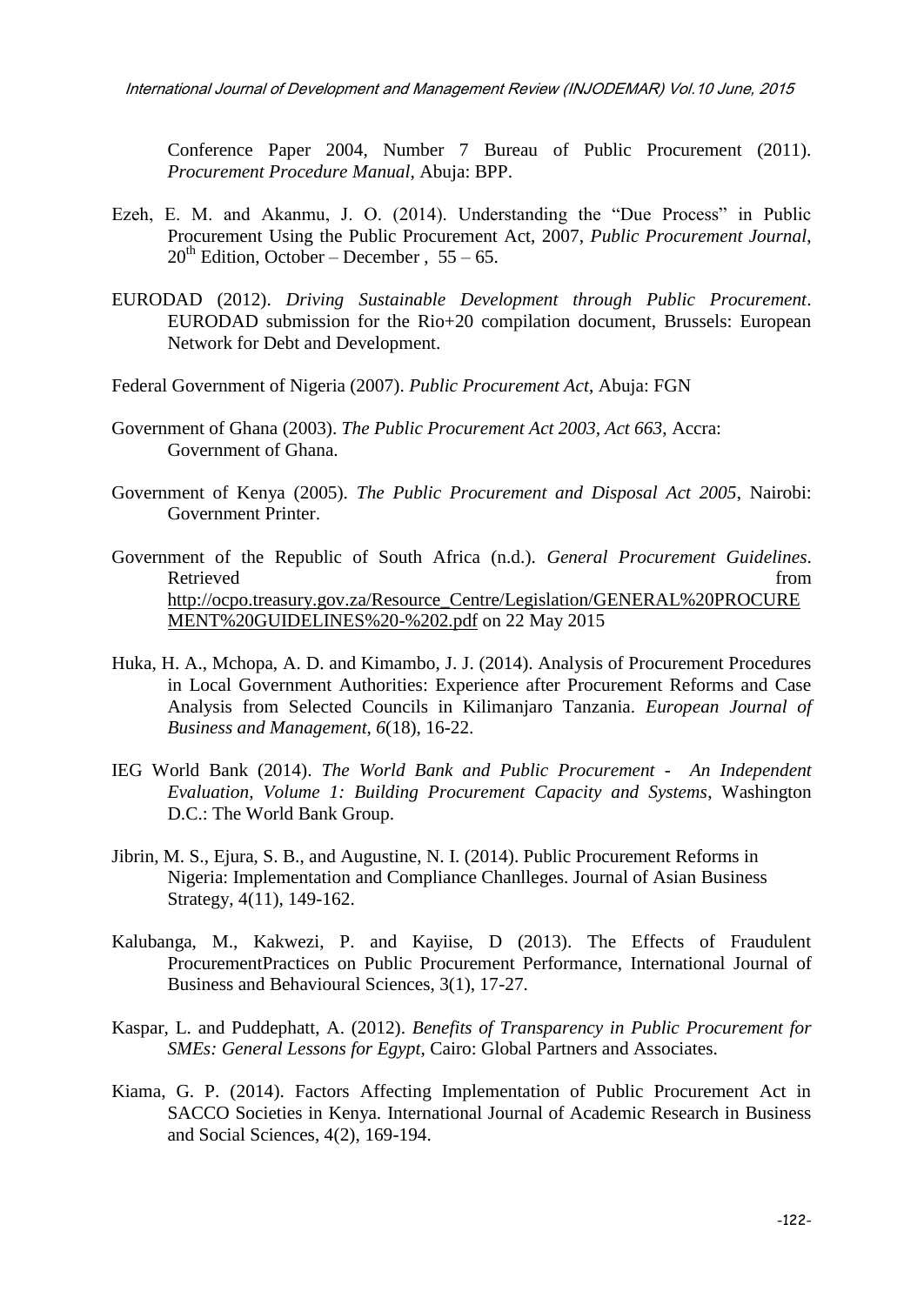- Mahmood, S.A. I. (2010). Public Procurement and Corruption in Bangladesh: Confronting the Challeges and Opportunities, *Journal of Public Administration and Policy Research*, 2(6), 103-111.
- Moerenhout, T. and Roy, M. (2012). Public Procurement: Untapped Potentials for Sustainable Economic Development. *World Commerce Review*, 28-32, June.
- Mohan, V. (n. d.). Public Procurement for Sustainable Development. Retrieved from [http://www.ippa.org/IPPC4/Proceedings/07GreenProcurement/Paper7-11.pdf on 20](http://www.ippa.org/IPPC4/Proceedings/07GreenProcurement/Paper7-11.pdf%20on%2020%20April%202014)  [April 2014.](http://www.ippa.org/IPPC4/Proceedings/07GreenProcurement/Paper7-11.pdf%20on%2020%20April%202014)
- Neves, E. (*n. d*.) *Towards Innovative Public Procurement: Using Public Procurement to Drive Skills and Innovation in Urban Communities*, The URBACT Tribune. Retrieved from [http://urbact.eu/fileadmin/general\\_library/TRIBUNE.pdf on 14 February 2015.](http://urbact.eu/fileadmin/general_library/TRIBUNE.pdf%20on%2014%20February%202015)
- Nijaki, L.K. and Worrel, G. (2012). Procurement for Sustainable Local Economic Development, *International Journal of Public Sector Management*, 25(2), 133 – 153.
- Nkinga, N, S, D (2003). *Public Procurement Reform – The Tanzania Experience*. Paper presented at the joint WTO-World Bank Regional Workshop on Procurement Reforms and Public Procurement for the English – Speaking African Countries held at the Royal Palm Hotel, Dar Es Salaam, Tanzania from  $14 - 17<sup>th</sup>$  January, 2003
- OECD/DAC-World Bank (2003). *Strengthening Procurement Capacities in Developing Countries*. OECD/DAC-World Bank Round Table, Paris, 22-23 January. Retrieved from<http://www.oecd.org/dac/2489733.pdf>on 22 May 2015
- Ogundiya, I.S. (2010), ‗Democracy and Good Governance: Nigeria's Dilemma'. *African Journal of Political Science and International Relations,* 4(6), 201-208.
- Premium Times (2014). *Nigerian Government Urges States to Replicate Procurement Laws*. Premium Times Online Newspaper (November 10). Retrieved from [http://www.premiumtimesng.com/business/170883-nigerian-govt-urges-states-to](http://www.premiumtimesng.com/business/170883-nigerian-govt-urges-states-to-replicate-procurement-laws.html)[replicate-procurement-laws.html](http://www.premiumtimesng.com/business/170883-nigerian-govt-urges-states-to-replicate-procurement-laws.html) on May 22, 2015.
- Public Procurement Overview Authority (2007). Assessment of the Procurement System in Kenya, Final Edition. Nairobi: PPOA. Retrieved from <http://www.oecd.org/dac/effectiveness/41583965.pdf>on 21 May 2015.
- Ram, R. (1986). Government Size and Economic Growth: A New Framework and Some Empirical Evidence from Cross-section and Time Series Data. *American Econonomic Review*, 76, 191-203.
- Roos, R. (2012). *Sustainable Public Procurement: Briefing Notes*. Discussion paper prepared on Behalf of the United Nations Procurement Capacity Development Centre and United Nations Environment Programme. Retrieved from [http://www.unpcdc.org/media/390120/spp\\_brief\\_en\\_2012-02-06.pdf](http://www.unpcdc.org/media/390120/spp_brief_en_2012-02-06.pdf) on 14 February 2015.